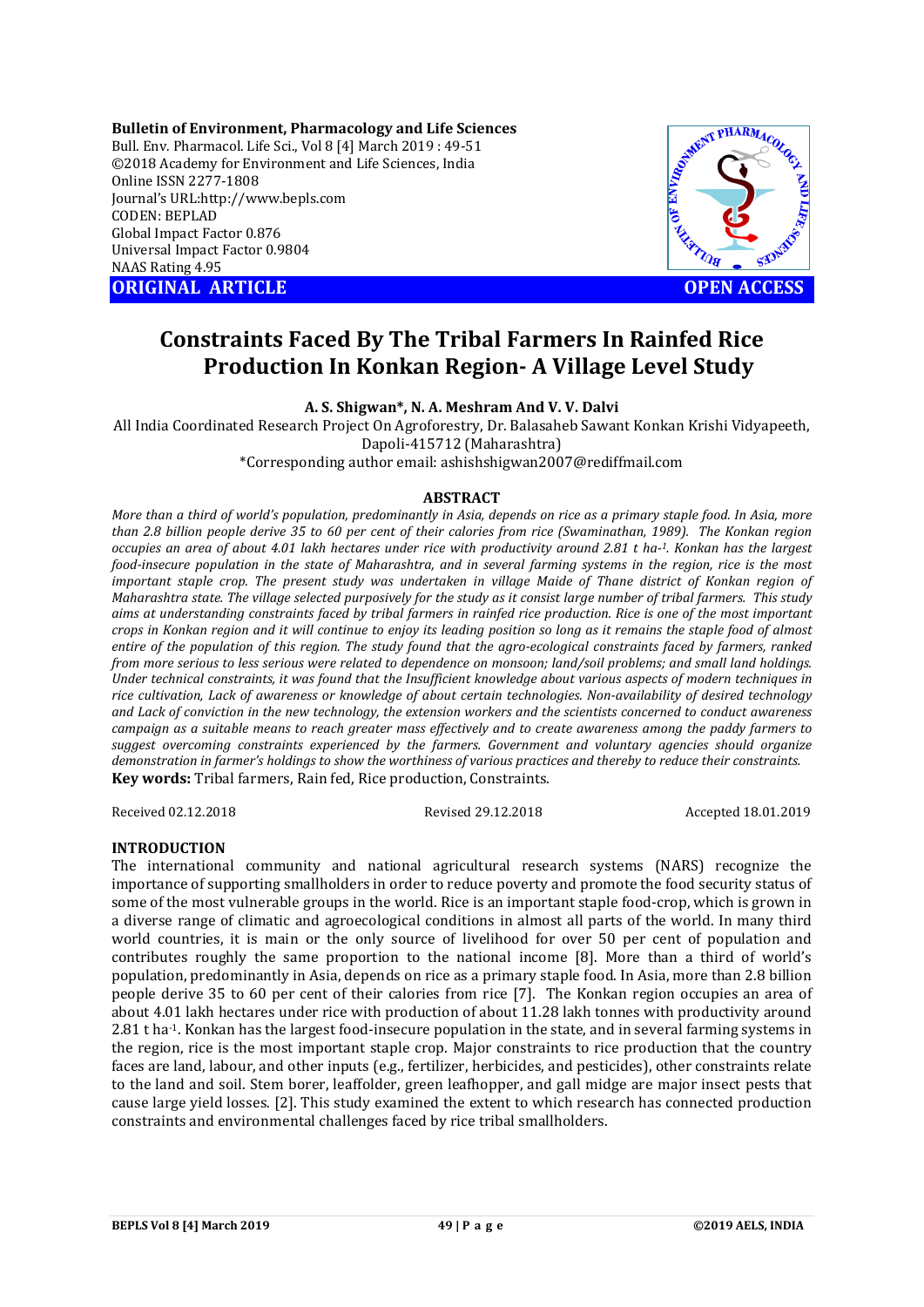#### **Shigwan** *et al*

# **MATERIAL AND METHODS**

The present study was undertaken in village Maide of Thane district of Konkan region of Maharashtra state. The village Maide is selected under the Tribal sub plan of the scheme AICRP on Agroforestry. The village selected purposively for the study as it consist large number of tribal farmers. This study aims at understanding constraints faced by tribal farmers in rainfed rice production. The main constraints towards farmers are focused in three problems viz. Agro-ecological constraints, Technical constraints and socio-economical constraints. Primary data were collected from 60 farmers through structured questionnaire method. Collected data was tabulated and analyzed by using suitable statistical methods like frequency and percentage.

# **RESULT AND DISCUSSION**

In accordance with the objective the constraints experienced by the respondents were studied under the three heads namely.

- 1. Agro-ecological constraints
- 2. Socio economic constraints
- 3. Technological constraints

Table- 1 Constraints faced by the tribal farmers in rainfed rice production. (N=60)

| Sl.<br>N <sub>0</sub> | <b>Constraints</b>                                                                       | No. of<br><b>Respondents</b> | Per cent | Rank         |
|-----------------------|------------------------------------------------------------------------------------------|------------------------------|----------|--------------|
| 1.                    | Agro-ecological constraints.                                                             |                              |          |              |
| a                     | Dependence on monsoon.                                                                   | 55                           | 91.66    | I            |
| b                     | Land and soil problems.                                                                  | 40                           | 66.66    | III          |
| $\mathbf{C}$          | Small land.                                                                              | 29                           | 48.33    | V            |
| d                     | Heavy pest and disease incidence.                                                        | 42                           | 70.00    | $\mathbf{H}$ |
| e                     | Occurrence of heavy weed growth.                                                         | 35                           | 58.33    | IV           |
| 2.                    | socio-economical constraints                                                             |                              |          |              |
| a                     | High cost of inputs.                                                                     | 51                           | 85.00    | I            |
| $\mathbf b$           | High cost of labour                                                                      | 50                           | 83.33    | $\mathbf{H}$ |
| $\mathbf{C}$          | Non-availability of credit facilities.                                                   | 46                           | 76.66    | III          |
| $\mathbf d$           | Lack of subsidy for inputs.                                                              | 41                           | 68.33    | IV           |
| 3.                    | <b>Technological constraints</b>                                                         |                              |          |              |
| a                     | Insufficient knowledge about various aspects<br>of modern techniques in rice cultivation | 43                           | 71.16    | I            |
| $\mathbf b$           | Lack of awareness or knowledge of about<br>certain technologies.                         | 41                           | 68.33    | $\mathbf{H}$ |
| $\mathbf{C}$          | Lack of conviction in the new technology.                                                | 19                           | 31.66    | IV           |
| d                     | Non-availability of desired technology.                                                  | 23                           | 38.33    | III          |

### **The results are presented in table-1 Agro-ecological constraints**

The first and foremost Agro-ecological constraint experienced by then respondents was "Dependence on monsoon" reported by majority (91.66 %) of the respondents. Most of the respondents reported that "Heavy pest and disease incidence (70.00 %). Land and soils was ranked as the third important constraint reported by 66.66% of the respondents. Most of the respondents revealed that the occurrence of heavy weed growth (58.33 %) is another major constraint. " Small land was expressed as a constraint by nearly half the proportion (48.00 %) of the respondents. Different studies show that the major rice production constraints and priority research problem areas of rainfed rice production in eastern India are drought and submergence, [3]. On average 30 to 40 per cent of the total yield loss in eastern India is caused by the insect-pests was found by [8]. The yield loss due to weeds in rainfed ecosystems was found to be greater than that of irrigated ecosystems [5].